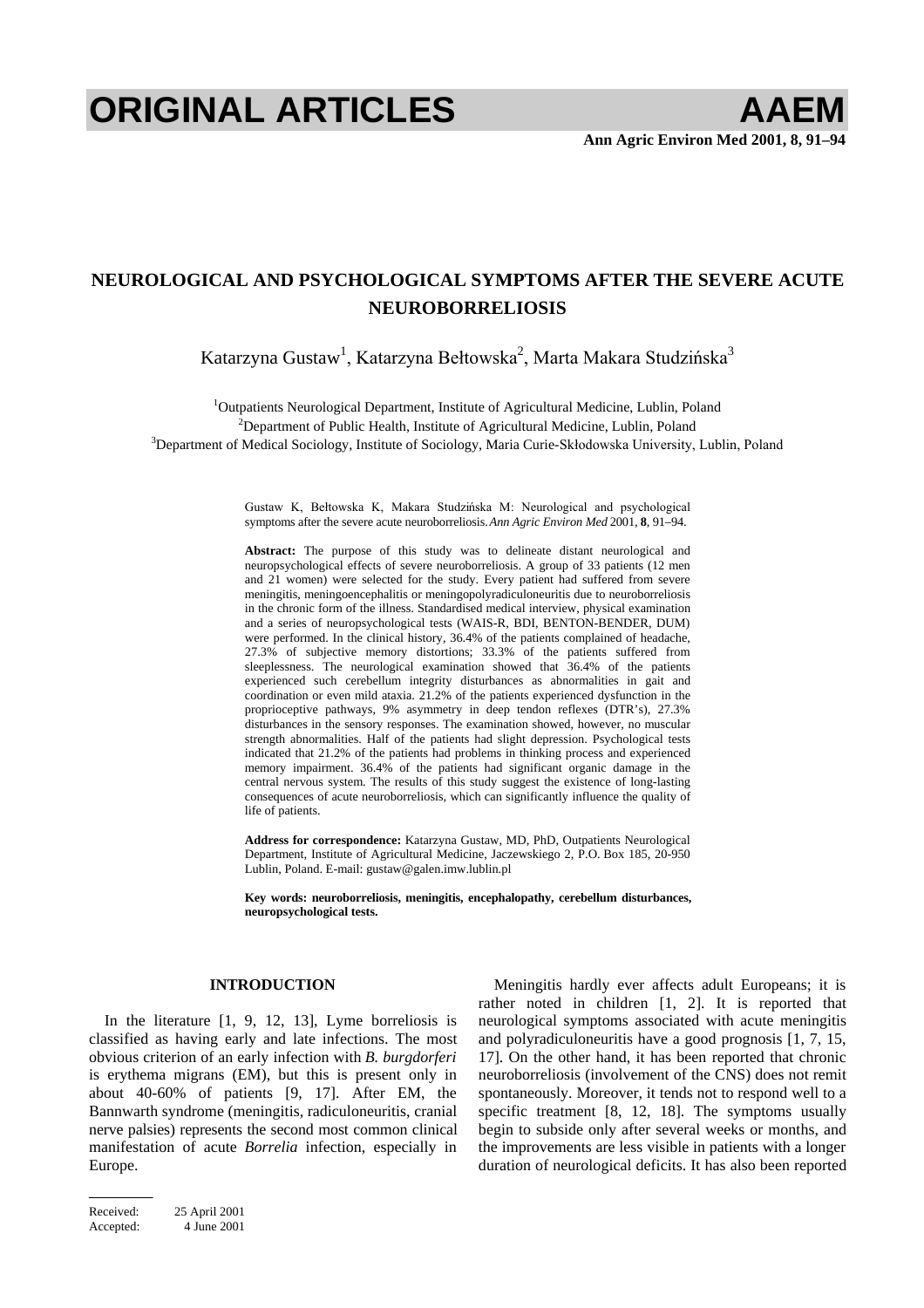

**Figure 1.** Characteristic changes in clinical history.

that a small percentage of Lyme borreliosis patients develop mild to moderate encephalopathic symptoms months or years after diagnosis and treatment [12, 20]. Moreover, a chronic fatigue syndrome, memory loss, sleep disturbance, and depression as consequences of Lyme disease are widely suggested [22]. However, the etiology of this syndrome still remains unclear [19, 21].

According to the clinical history of the patients diagnosed and treated in the Institute of Agricultural Medicine, distant effects of neuroborreliosis are often noted. The purpose of this study was to delineate and assess distant neurological and neuropsychological effects of acute neuroboreliosis in the chronic form of the illness.

### **PATIENTS**

The Institute of Agricultural Medicine database was used to find a group of patients who suffered from acute neuroborreliosis in the time period 1995-1998. A group of 33 patients (12 men and 21 women of average age 44.2) were selected for the study.

According to the clinical history, the diagnosis of acute neuroborreliosis was based on: a history of tick bite, typical clinical presentation of meningitis, lumbar puncture results (detection of lymphocytic pleocytosis), and positive results of ELISA test for the presence of anti-*Borrelia* IgM and IgG antibodies in the serum and CSF samples. In all the samples, levels of IgM and IgG antibodies were significantly high, being above 21 BBU (Bellco Biomedica Units) per 1 ml. All the patients experienced moderate intensity headache, fever, meningism, nausea, retching and dizziness. It should be underlined that all the patients were hospitalized and treated with antibiotics therapy for a long period of time. None of the patients showed clinical symptoms when discharged from hospital after treatment. The patients under 20 and over 65 were excluded from the study, as the results might have been influenced by genetically transmitted neurological



**Figure 2.** Results of neurological investigation.

diseases (before the age of 20) or neurodegenerative processes, especially dementia (after 65).

#### **METHODS**

Standardised medical interview, physical examination and a battery of neuropsychological tests were used in this study.

WAIR-S was performed to assess cognitive areas of intelligence, information processing speed, novelty problem solving and executive functioning, short-term and intermediate memory, as well as acquisition of new information and data [25].

BDI-BECK depression inventory was used to reveal mood disorders, especially depression [4].

DUM test was performed to assess memory impairment [26].

BENTON and BENDER tests were used to diagnose definite damage in the central nervous system functioning [5, 6].

#### **RESULTS**

In the clinical history, 36.4% of the patients complained of headache and 27.3% of subjective memory loss. In addition, in 33.3% cases sleeplessness was also frequently expereinced (Fig. 1). The most common abnormalities in the neurological examination (36.4% of the patients) were cerebellum integrity disturbances - such as abnormalities in gait and coordination, or even mild ataxia (Fig. 2). 21.2% of the patients showed dysfunction in the proprioceptive pathways. A few patients (9%) showed asymmetry in deep tendon reflexes (DTR's), while 27.3% of the patients had disturbances in sensory responses (Fig. 2).

Psychological tests indicated that half of the patients had slight depression in BDI (Beck Depression Inventory) (Fig. 3). 21.2% of the patients experienced distorted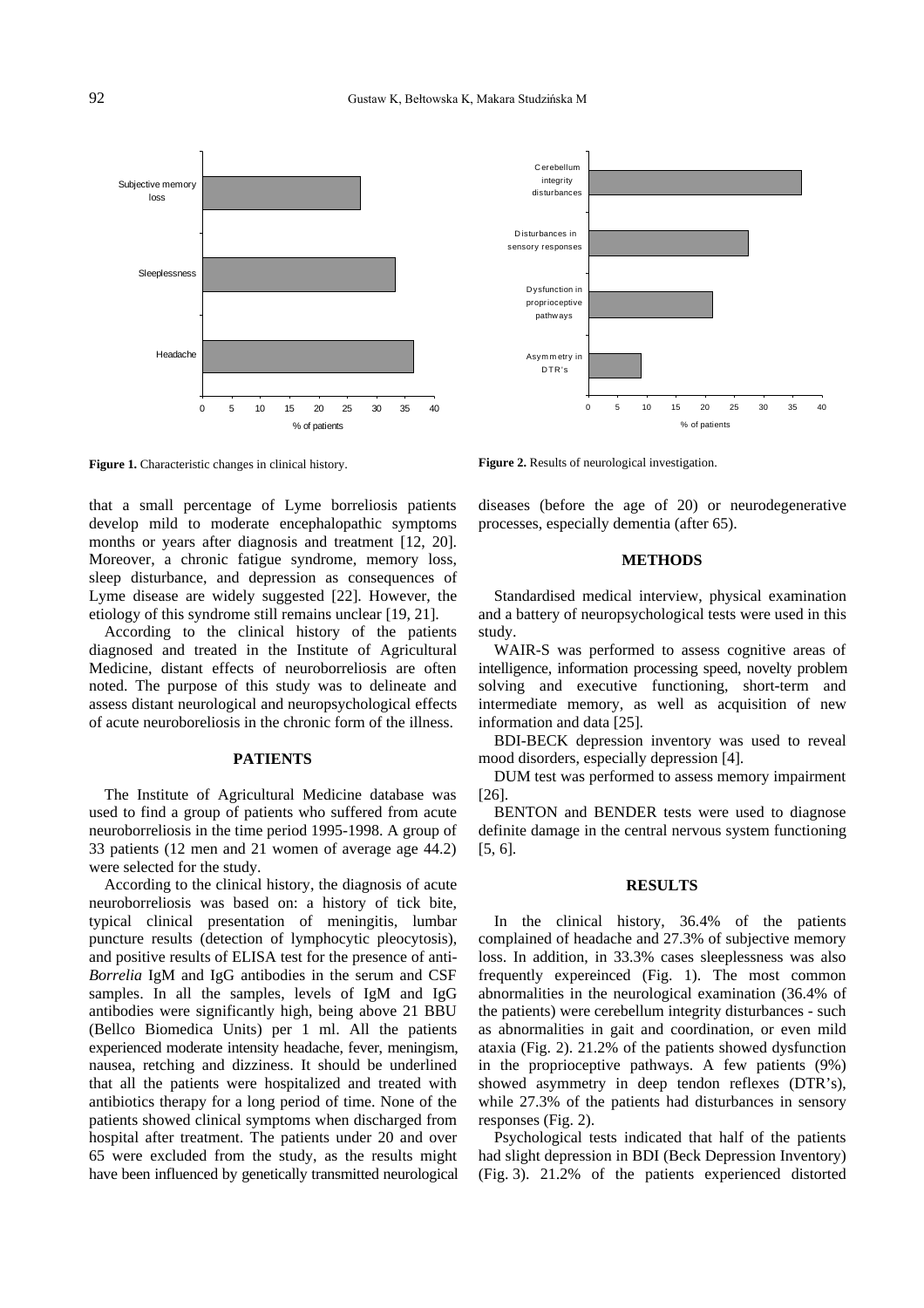

**Figure 3.** Results of psychological tests.

thinking process and memory impairment in DUM test (Fig. 3). 36.4% of the patients had significant organic damage in the central nervous system, as assessed by BENTON and BENDER tests (Fig. 3).

The above-mentioned disturbances seem to be the direct consequences of acute neuroborreliosis.

#### **DISCUSSION**

Various neurological conditions were reported in the late stage of Lyme disease, such as blindness, epileptic seizures, extrapyramidal disorders, amyotrophic lateral sclerosis. Chronic infection with *Borrelia burgdorferi* may take the form of dementia or even PSP [10]. Chronic progressive sensory ataxic neuropathy was also reported as being the consequence of neuroborreliosis [11]. Gait disturbances, deep and superficial sensory loss without deep tendon reflexes were also reported [11].

The results of our study confirm the existence of cerebellum disturbances in the course of neuroborreliosis, despite the lack of morphological cerebellum abnormalities which have not been found even in sophisticated radiological evaluation. The cerebellar ataxia and subsequent mental deterioration were previously described by Kobayashi *et al.* [14] as symptoms of Lyme neuroborreliosis. Moreover, in the above-mentioned study spongiform changes, neuronal cell loss, and microglial activation were described as Lyme neuroborreliosis' characteristic pathological features. The authors pointed to dentate and olivary nucleus lesions caused by B. burgdorferi as being the origin of the ataxia symptoms. Mental deterioration was attributed to the cortical and thalamic lesions. Moreover, B. burgdorferi can cause focal inflammatory change in the central nervous tissues, being a kind of an encephalitic form of Lyme neuroborreliosis [14].

Another case of a patient with clinical features of subacute cerebellitis, positive test for *Borrelia burgdorferi* antibodies in CSF, and negative brain magnetic resonance imaging, was described by Neurophytides *et al*. [16].

Currently, it is suggested that all cases of subacute cerebellitis should be considered as potential neuroborreliosis, especially since B. burgdorferi shows a particular tendency to colonise infratentorial structures, especially the cerebellum.

A growing body of evidence also indicates the occurrence of depressive syndrome or fibromyalgic complaints after neuroborreliosis, despite initially successful antibiotic therapy eliminating its acute symptoms. However, fibromyalgia (or chronic fatigue syndrome) tends to produce more disabling symptoms in comparison with neuroborreliosis [22, 24]. A disturbance of the body's ability to recover after a severe illness is often present in fibromyalgia cases [22]. As depicted in our study, depressive syndromes also confirm the literature data. Moreover, we have noticed significant damage in the central nervous system functioning, thinking process, and memory disturbances. As the data concerning these subjects are limited [1, 3, 18, 20, 23] and since most of them are only case reports, a more detailed neuropsychological study is needed to describe the origin of functional disturbances.

The present study draws attention to the fact that despite initially successful antibiotics therapy, neuroborreliosis can often have late neurological and psychological outcomes, which significantly influence the quality of the patients' life.

#### **REFERENCES**

1. Adams WV, Rose CD, Eppes SC, Klein JD: Cognitive effects of Lyme disease in children: a 4 year follow up study. *J Rheumatol* 1999, **26**, 1190-1194.

2. Adams WV, Rose CD, Eppes SC, Klein JD: Long-term cognitive effects of Lyme disease in children. *Appl Neuropsychol* 1999, **6**, 39-45.

3. Barr WB, Rastogi R, Ravdin L, Hilton E: Relations among indexes of memory disturbance and depression in patients with Lyme borreliosis. *Appl Neuropsychol* 1999, **6**, 12-18.

4. Beck AT, Beamesderfer A: Assessment of depression: the depression inventory. Psychological measurements in psychopharmacology. *Modern Problems of Pharmacopsychiatry*, 1974, 7, 151-169.

5. Bender L: *Instructions for the Use of Visual-Motor Gestalt Test*. American Orthopsychiatric Association, New York 1946.

6. Benton Sivan A: Test Pamięci Wzrokowej Bentona. Pracownia Testów Psychologicznych Polskiego Towarzystwa Psychologicznego, Warszawa 1996.

7. Cimperman J, Maraspin V, Lotric Furlan S, Ruzic Sabljic E, Strle F: Lyme meningitis: a one-year follow up controlled study. *Wien Klin Wochenschr* 1999, **111**, 961-963.

8. Elkins LE, Pollina DA, Scheffer SR, Krupp LB: Psychological states and neuropsychological performances in chronic Lyme disease. *Appl Neuropsychol* 1999, **6**, 19-26.

9. Estanislao LB, Pachner AR: Spirochetal infection of the nervous system. *Neurol Clin* 1999, **17**, 783-800.

10. Garcia Moreno JM, Izquierdo G, Chacon J, Angulo S, Borobio M.: Neuroborreliosis in a patient with progressive supranuclear paralysis. An association or the cause? *Rev Neurol* 1997, **25**, 119-121.

11. Hirabayashi H, Hamano H, Ohnuki Y, Nitta M, Shinohara Y: Inflammatory sensory ataxic neuropathy presenting with alternating skew deviation on lateral gaze: a case report. *Rinsho Shinkeigaku* 1997, **37**, 937-939.

12. Kaplan RF, Jones Woodward L, Workman K, Steere AC, Logigian EL, Meadows ME: Neuropsychological deficits in Lyme